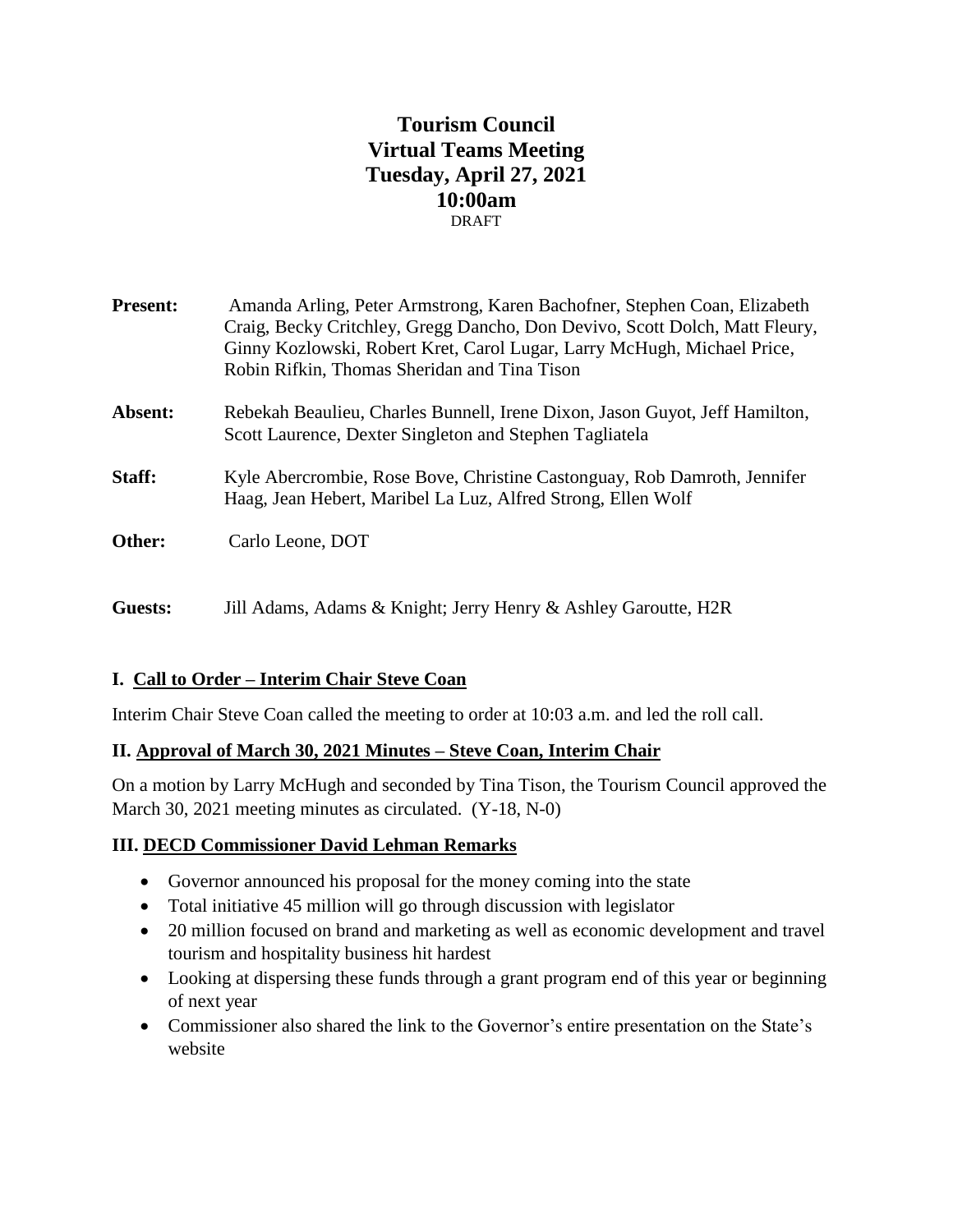A question and answer followed.

### **IV**. *Say Yes* **Campaign – Christine Castonguay, Interim Director**

- *Say Yes* Summer campaign kicking off
- Receiving great feedback from the Tourism Council
- Seasonal campaign theme carries from May to August
- Many partners echoed they will be incorporating the *Say Yes* in their campaigns
- Stressing overnights, getting longer visitations
- A lot of excitement for Tourism a new energy

### **V.** *Brand Awareness Study –* **Jerry Henry & Ashley Garoutte, H2R Research**

- H2R has been working on Ct Brand awareness since 2014
- Ashley presented a Powerpoint on the Market Research Study of 2020
- The presentation is available on the tourism portal CTvisit.com/partner

A discussion followed.

# **VI. National Tourism Week – Christine Castonguay, Interim Director**

- *National Tourism Week* starts Monday May 3rd
- Posting ever day on our social channels
- Preparing a tool kit to share with our partners
- Each day will be highlighting different sectors that make up tourism
- Working with agricultural, state parks, beaches, lodging association, restaurant association and regions
- Share the same hashtags with the same message for a cohesive messaging
- Virtual outreach partner meetings May  $4<sup>th</sup>$  and  $5<sup>th</sup>$
- Will be a hybrid of what we have done in past
- Three sessions scheduled, lodging, attractions and restaurant and beverage
- Will be sharing all info that comes out from these sessions

Question and answer session followed.

# **VI. Summary**

- Looking for how the Tourism Council can tap into the knowledge and resources of its members to help shape the strategic marketing efforts for the State moving forward as well as how best to serve as an appointed member of this Council
- Kyle Abercrombie will share bills going through the legislator affecting Tourism in an upcoming Council meeting